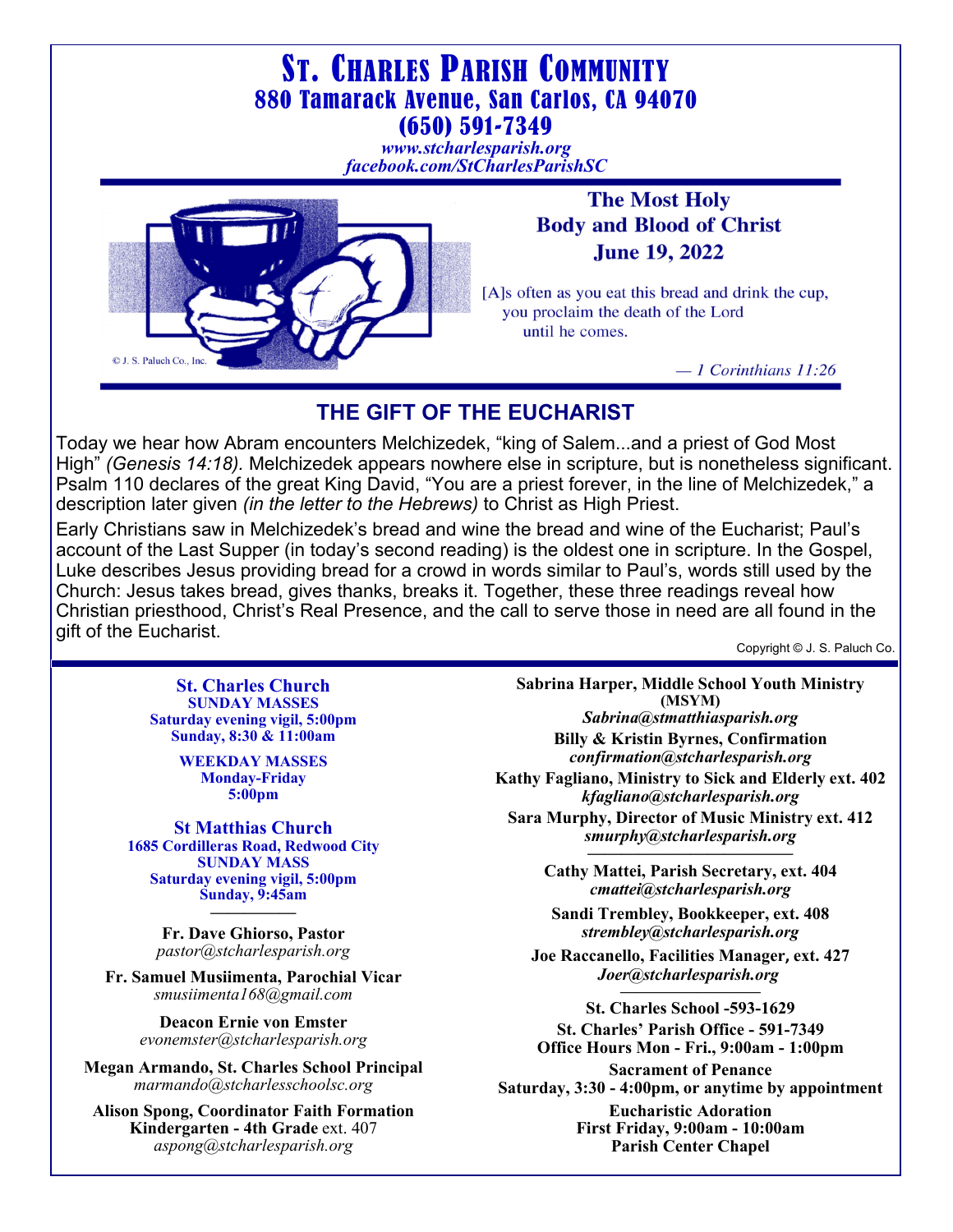

#### **WEEKLY MASS INTENTIONS** June 20 ~ June 26

| Monday    | 5:00pm  | Gabriella Pretes †          |
|-----------|---------|-----------------------------|
| Tuesday   | 5:00pm  | Ellen Mannion +             |
| Wednesday | 5:00pm  | Ginny Ryan +                |
| Thursday  | 5:00pm  | Pat Cauterucci +            |
| Friday    | 5:00pm  | Aurora Villegas +           |
| Saturday  | 5:00pm  | Frances Dos Remedios +      |
| Sunday    | 8:30am  | Bob Formeat                 |
|           | 11:00am | Parishioners of St. Charles |
|           |         |                             |

#### **REST IN PEACE Marie Baeza**

#### **PRAYER OF THE WEEK**  *The Most Holy Body and Blood of Christ*

O God, who in this wonderful Sacrament, have left us a memorial of your Passion,

grant us, we pray,

so to revere the sacred mysteries of your Body and Blood

that we may always experience in ourselves the fruits of your redemption.

Who live and reign with God the Father

in the unity of the Holy Spirit, God, for ever and ever. *Amen.* 

## *Remember in your prayers the people of our*

*parish community* who are sick, awaiting surgery, recovering or homebound: Connie Romeo, Walter Totten, Doug & Anne Murray, Charles Attard, Adriana Hefel, Kevin Holden and Susan Welsh.



### **Ministry to the Sick & Elderly**

If you are able to assist a St. Charles parishioner by driving them to/from the 11:00am Sunday Mass, please contact Kathy Fagliano at *kfaglian@stcharlesparish.org* or 591-7349, ext. 402.

## **Pray for Vocations**

*"They all ate and were satisfied."* Are you called to feed his flock as a priest?

For more information contact the Vocation Office at (415) 614-5684 or email: *vocations@sfarch.org.* 

## **Outreach to our Sister Parish**



**This weekend** we will continue our outreach to St. Francis of Assisi, our sister parish. We are collecting donations of non-perishable food, paper products, disposable diapers, and toiletries after the Sunday morning Masses

today. *Thank you for your continuing support of our East Palo Alto neighbors!*

God took the strength of a mountain, The majesty of a tree, The warmth of a summer sun, The calm of a quiet sea, The generous soul of nature, The comforting arm of night, The wisdom of the ages, The power of the eagle's flight, The joy of a morning in spring, The faith of a mustard seed, The patience of eternity, The depth of a family need, Then God combined these qualities, When there was nothing more to add, He knew His masterpiece was complete, And so, He called it ... *Dad* 

Strength of a Mountain

*- Author Unknown*



# **Hospital Help Needed**

If you are a Eucharist Minister and would be interested in serving in the Chaplains Office at Sequoia Hospital, please contact Linda Hird at 650- 622-9219 or 650-454- 0961 for more information. Thank You!



St. Charles Parish welcomes our newest member through the waters of Baptism: **Madelyn Frances Friebershauser** 

 $\bigstar$ **Peter's Pence Collection** 

B**e** a sign of **Mercy** 

*"I should no longer say that I have neighbors to help, but that I must myself be a neighbor to others."* 

 *- Pope Francis, Fratelli Tutti, no. 81* 

N ext weekend our archdiocese will take up the **Peter's Pence Collection**, which provides Pope Francis with the necessary funds to carry out charitable works around the world. The proceeds benefit the most disadvantaged: victims of war, oppression, and natural disasters. Join our Holy Father as a witness of charity to those who are most vulnerable and suffering in distress. Thank you in advance for your participation!

Pray for the Holy Father, for those he reaches out to serve in compassion, and for the ongoing activities of the Holy See, all of which will benefit from the Peter's Pence Collection.

*Be a sign of mercy...* 

*Archdiocese of San Francisco VicƟm Assistance Coordinator 415-614-5506*